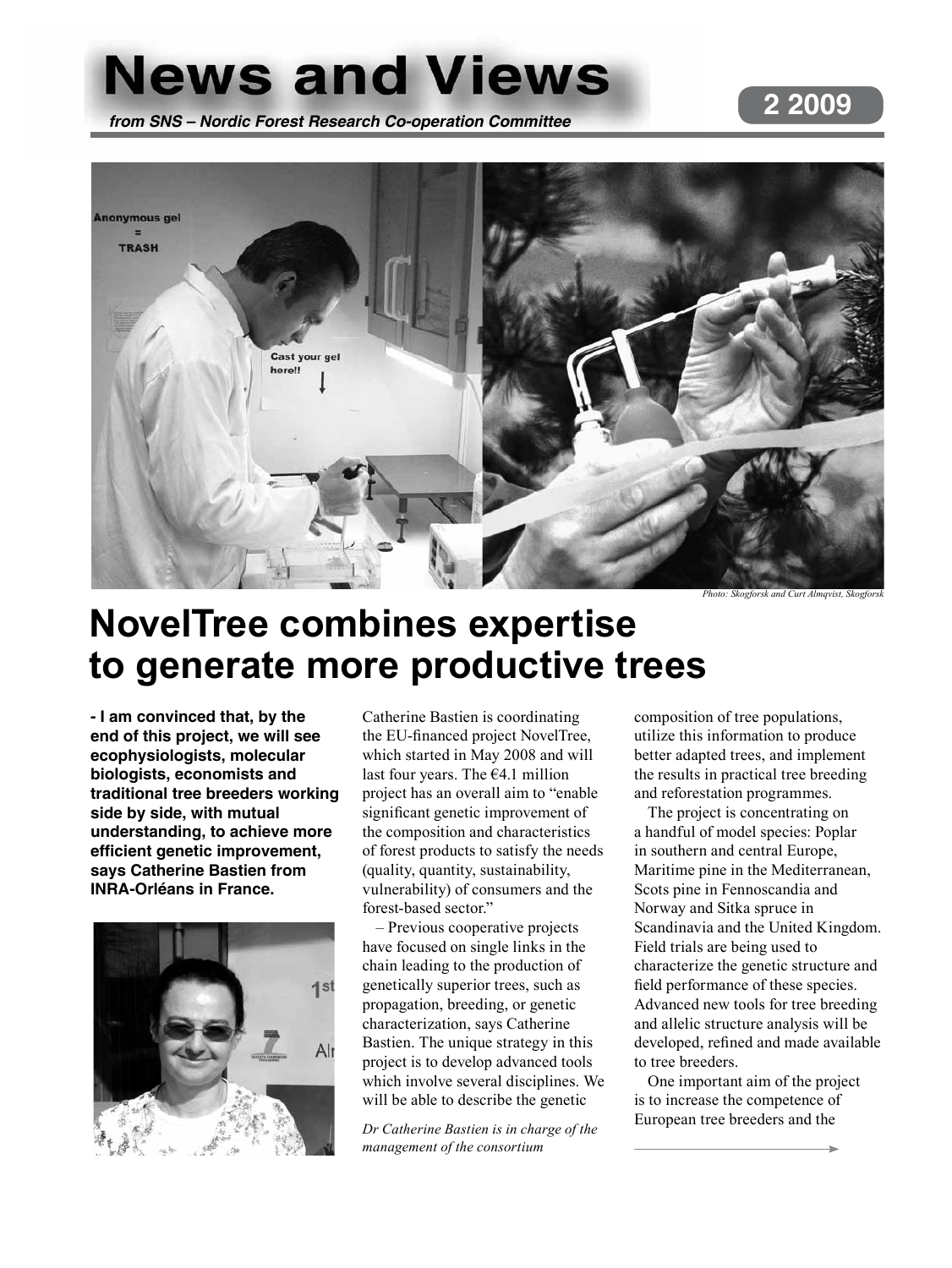level of knowledge among foresters. Training material, workshops and handbooks will be produced to fulfil the dissemination and knowledge transfer elements of the project. One example is a decision-support tool for choosing reforestation materials; in the first instance, this will be developed for Scots pine. The Swedish "Planter's guide" is a reference platform for the extended tool.

The first annual project meeting was held in Alnarp, southern Sweden, in March 2009. The NovelTree consortium includes 15 public and private partners from Europe. The Nordic representatives are: Metla and the University of Oulu (Finland), Skogforsk and Uppsala University (Sweden).

NovelTree is organized into a number of working parties, each with a WP leader.

*Contact: Catherine.bastien@orleans. inra.fr (coordinator),* 

*www.noveltree.eu (public website)*

#### **The WP leaders**

**WP1:** Dr José Climant from INIA, Spain, is in charge of "Choice of selection criteria adapted to sustainable forestry", which will examine trees' responses to climate, new land uses and new demands on wood products.

**WP2:** Professor Martin Lascoux, Uppsala University, Sweden, leads the working party that will, *inter alia*, generate and map DNA markers to be used in marker-assisted selection.

**WP3:** Professor Bengt Andersson, Skogforsk, Sweden, leads the working party that will suggest and evaluate new tree breeding strategies, partly based on animal breeding programmes.

**WP4:** Professor Katri Kärkkäinen, Metla, Finland, leads the working party that will apply the findings from WP3 to deploy the improved trees across the European forest industry.

**WP5:** Dr Steve Lee, Forest Research, UK, is responsible for disseminating the results to a broad audience: researchers, tree breeders, forestry professionals, policymakers and the public.





 **1.** José Climant **2.** Martin Lascoux



**3.** Bengt Andersson **4.** Katri Kärkkäinen



**5.** Steve Lee *Photos: Mats Hannerz*



## **European cooperation in wood-material research funding takes a step forward**

**European wood material scientists can look forward to calls for research grants in the autumns of 2009 and 2010. The European network for funding wood material science has recently started a new phase "WoodWisdom-Net 2", involving 19 partners from 12 countries.**

The network will deepen the collaboration between European funding organizations in order to improve coordination of their use of research funds. The final goal is to open a co-funded joint call for

research in the field of wood material science.

The joint research programme is an extension and further development of the *WoodWisdom-Net Research Programme*, which has been active since 2006 and runs to 2011. It had a funding allocation of  $E20$  million and financed 17 research projects.

The main objective of *WoodWisdom-Net 2*, besides launching the call for grants, is to broaden and strengthen cooperation within the forest-based sector and other relevant sectors, and to extend the trans-national *WoodWisdom-Net Research Programme* to cover the whole innovation chain from science to industry.

The European involvement in the *WoodWisdom-Net* project arises from the Finnish Forest Cluster Research Programme *Wood Wisdom*  (1998–2001) and its expansion to the Finnish-Swedish co-funded *Wood Material Science Research Programme* (2003–2006). *More information can be found on www.woodwisdom.net*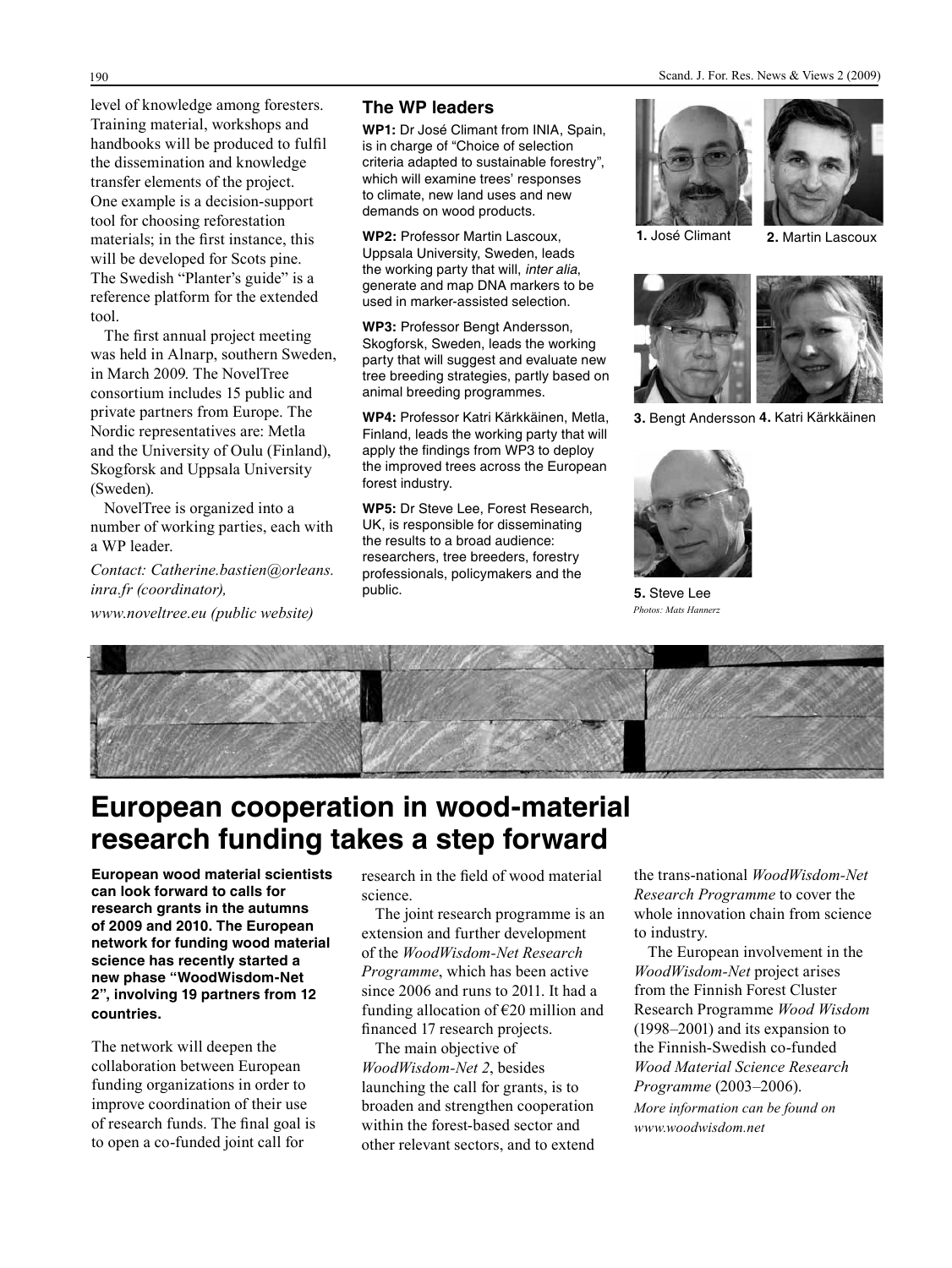### **Climate change scientists warn: the worst case is the real case**

**The worst climate change scenarios from the IPCC are likely to be realized. The climate system is already moving beyond the patterns of natural variability. There is a significant risk that many of the existing trends will accelerate, leading to irreversible climatic shifts. These were key messages from the "Climate Change: Global Risks, Challenges and Decisions Conference" held in Copenhagen in March 2009.**

The conference attracted 2,500 delegates from 80 countries. The main aim of the conference was to provide a synthesis of the scientific knowledge required to make intelligent social and political decisions concerning

mitigation and adaptation strategies to respond to climate change.

The findings of the conference should be seen as supplementary to the work of the Intergovernmental Panel on Climate Change (IPCC). The contributions of the conference provide a summary of existing scientific knowledge two years after the last IPCC report.

The synthesis will be compiled in a book on climate change, the main findings of which will be presented to policy makers before the UN climate change conference in Copenhagen in December 2009.

*Read more: http://climatecongress.ku.dk*



*Anders Fogh Rasmussen, The Danish Prime Minister at the time of the conference, closed the congress Climate Change: Global Risks, Challenges and Decisions. Photo: Lizette Kabré*

#### **Shortcuts**

#### **Sweden: Forestry causes mercury in fish**

Up to a quarter of the mercury content in fish found in lakes in the forest landscape can be attributed to forestry activities. Mercury present in the soil leaks out from forest ecosystems during harvesting, and may eventually reach water systems. The mercury leakage at least doubles after harvesting, and the increased leakage may continue for several years, according to researchers at SLU. *Read more: www.slu.se*

#### **Finland: Metla Bulletin goes electronic**

The first issue of the new electronic newsletter Metla Bulletin was published in 2009. It gives condensed information on current research for an English-speaking audience. The first issue contains articles on Russian forestry, climate change and human health in the context of forests.

*Read more: www.metla.fi*

# **European foresters aware of climate change**

**The long life-span of trees allows little room for rapid adaptation to environmental changes. Instead, foresters need to prepare any necessary measures in good time for changed climate in the future.**

At the Climate change conference in Copenhagen, Dr Marcus Lindner of EFI (European Forest Institute) presented results from a European survey on strategies for adapting forests and forestry to climate change. The survey included a questionnaire to which 20 member states in the EU responded. The responses were collated into a list of over 1,000 potential adaptation measures, showing that the forest sector in Europe is well aware of the possible implications of climate change.

The most common forestry strategies for adapting to climate change were altering the selection of species, provenances and genotypes

*Marcus Lindner.* 

of trees, and modifying tending and thinning systems.

The majority of ongoing measures are focused on reducing disturbances, e.g. stormfelling, drought, fire, pests and pathogens. Few of the responses mentioned the potential positive effects of climate change.

The survey also pinpointed the need for more dissemination of information based on research to practitioners and decision makers; this would facilitate the practical implementation of adaptive measures.

*Read more: www.efi.int*